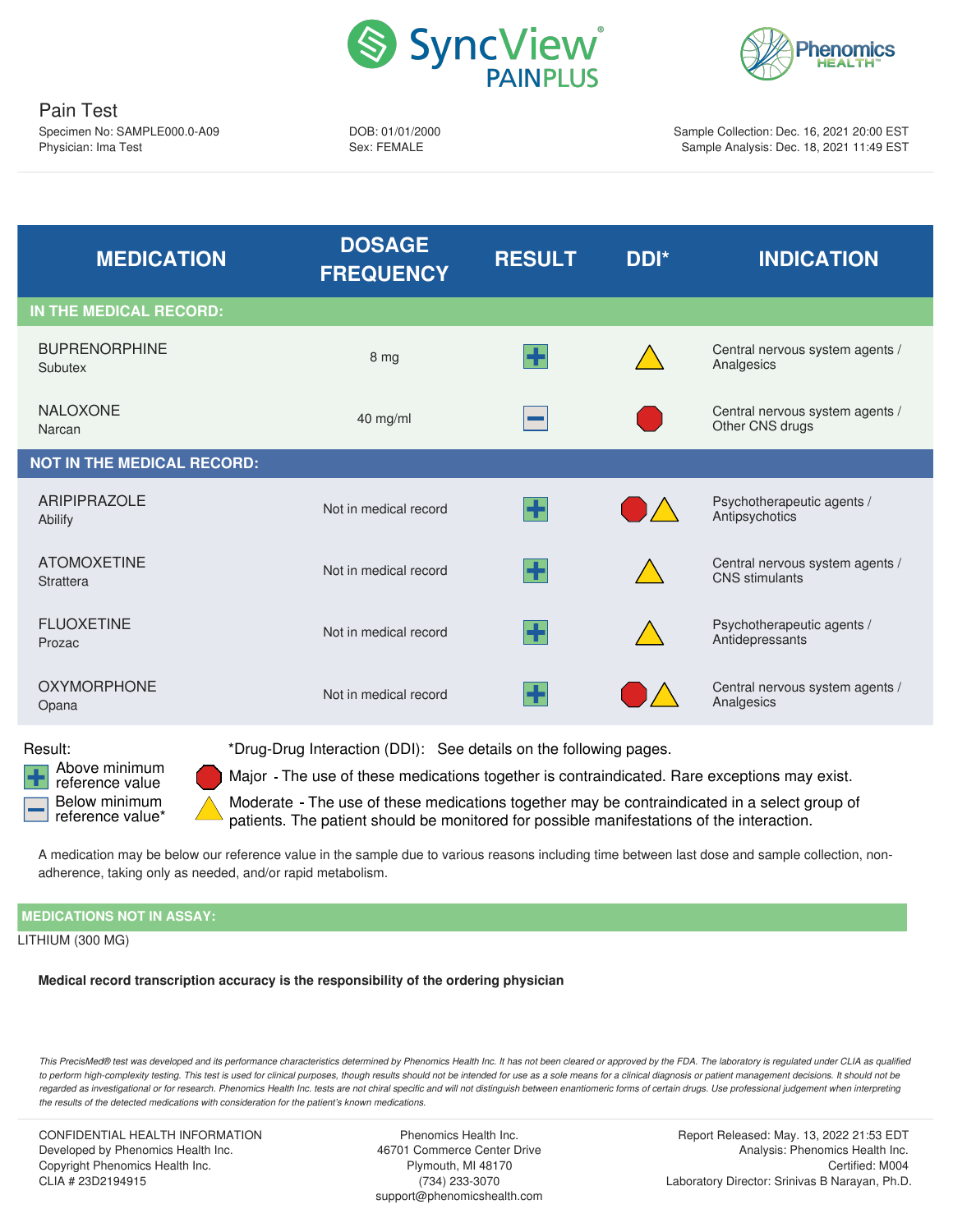



DOB: 01/01/2000 Sex: FEMALE

Sample Collection: Dec. 16, 2021 20:00 EST Sample Analysis: Dec. 18, 2021 11:49 EST

# Interaction Details

<span id="page-1-0"></span>

NALOXONE / [ARIPIPRAZOLE:](#page-0-0) **MAJOR**

# **Evidence Level** Established

#### **Description**

The metabolism of Aripiprazole can be decreased when combined with Naloxone. The subject drug is a strong CYP3A4 inhibitor and the affected drug is metabolized by CYP3A4. Concomitant administration will decrease the metabolism of the affected drug, increasing serum concentrations, as well as the risk and severity of adverse effects.

#### **Management**

The combination is contraindicated. If no alternatives can be found, adjust doses according to instructions on the label and monitor the patient carefully.

#### **References**

Zhou SF: Drugs behave as substrates, inhibitors and inducers of human cytochrome P450 3A4. Curr Drug Metab. 2008 May;9(4):310-22. :: Lynch T, Price A: The effect of cytochrome P450 metabolism on drug response, interactions, and adverse effects. Am Fam Physician. 2007 Aug 1;76(3):391-6. :: Klein K, Zanger UM: Pharmacogenomics of Cytochrome P450 3A4: Recent Progress Toward the "Missing Heritability" Problem. Front Genet. 2013 Feb 25;4:12. doi: 10.3389/fgene.2013.00012. eCollection 2013.

<span id="page-1-1"></span>NALOXONE / [OXYMORPHONE:](#page-0-1) **MAJOR**

# **Evidence Level** Established

#### **Description**

The metabolism of Oxymorphone can be decreased when combined with Naloxone. The subject drug is a strong CYP3A4 inhibitor and the affected drug is metabolized by CYP3A4. Concomitant administration will decrease the metabolism of the affected drug, increasing serum concentrations, as well as the risk and severity of adverse effects.

#### **Management**

The combination is contraindicated. If no alternatives can be found, adjust doses according to instructions on the label and monitor the patient carefully.

#### **References**

Zhou SF: Drugs behave as substrates, inhibitors and inducers of human cytochrome P450 3A4. Curr Drug Metab. 2008 May;9(4):310-22. :: Lynch T, Price A: The effect of cytochrome P450 metabolism on drug response, interactions, and adverse effects. Am Fam Physician. 2007 Aug 1;76(3):391-6. :: Klein K, Zanger UM: Pharmacogenomics of Cytochrome P450 3A4: Recent Progress Toward the "Missing Heritability" Problem. Front Genet. 2013 Feb 25;4:12. doi: 10.3389/fgene.2013.00012. eCollection 2013.

<span id="page-1-2"></span>

# FLUOXETINE / [BUPRENORPHINE:](#page-0-2) **MODERATE**

# **Evidence Level** Established

#### **Description**

Fluoxetine may increase the central nervous system depressant (CNS depressant) activities of Buprenorphine. Buprenorphine is a central nervous system depressant. Administering other drugs within the central nervous system (CNS) depressant class of drugs may potentiate these effects. Significant respiratory depression and death have been reported in association with buprenorphine, especially when taken by the intravenous (IV) route in combination with other CNS depressants.

#### **Management**

According to the FDA label, consider reduced doses of other CNS depressants, and avoid such drugs in patients at high risk of buprenorphine overuse/self-injection. Initiate buprenorphine patches (Butrans brand) at 5 mcg/hr when used with other CNS depressants. Monitor closely for signs of CNS depression.

# **References**

This PrecisMed® test was developed and its performance characteristics determined by Phenomics Health Inc. It has not been cleared or approved by the FDA. The laboratory is regulated under CLIA as qualified to perform high-complexity testing. This test is used for clinical purposes, though results should not be intended for use as a sole means for a clinical diagnosis or patient management decisions. It should not be regarded as investigational or for research. Phenomics Health Inc. tests are not chiral specific and will not distinguish between enantiomeric forms of certain drugs. Use professional judgement when interpreting *the results of the detected medications with consideration for the patient's known medications.*

CONFIDENTIAL HEALTH INFORMATION Developed by Phenomics Health Inc. Copyright Phenomics Health Inc. CLIA # 23D2194915

Phenomics Health Inc. 46701 Commerce Center Drive Plymouth, MI 48170 (734) 233-3070 support@phenomicshealth.com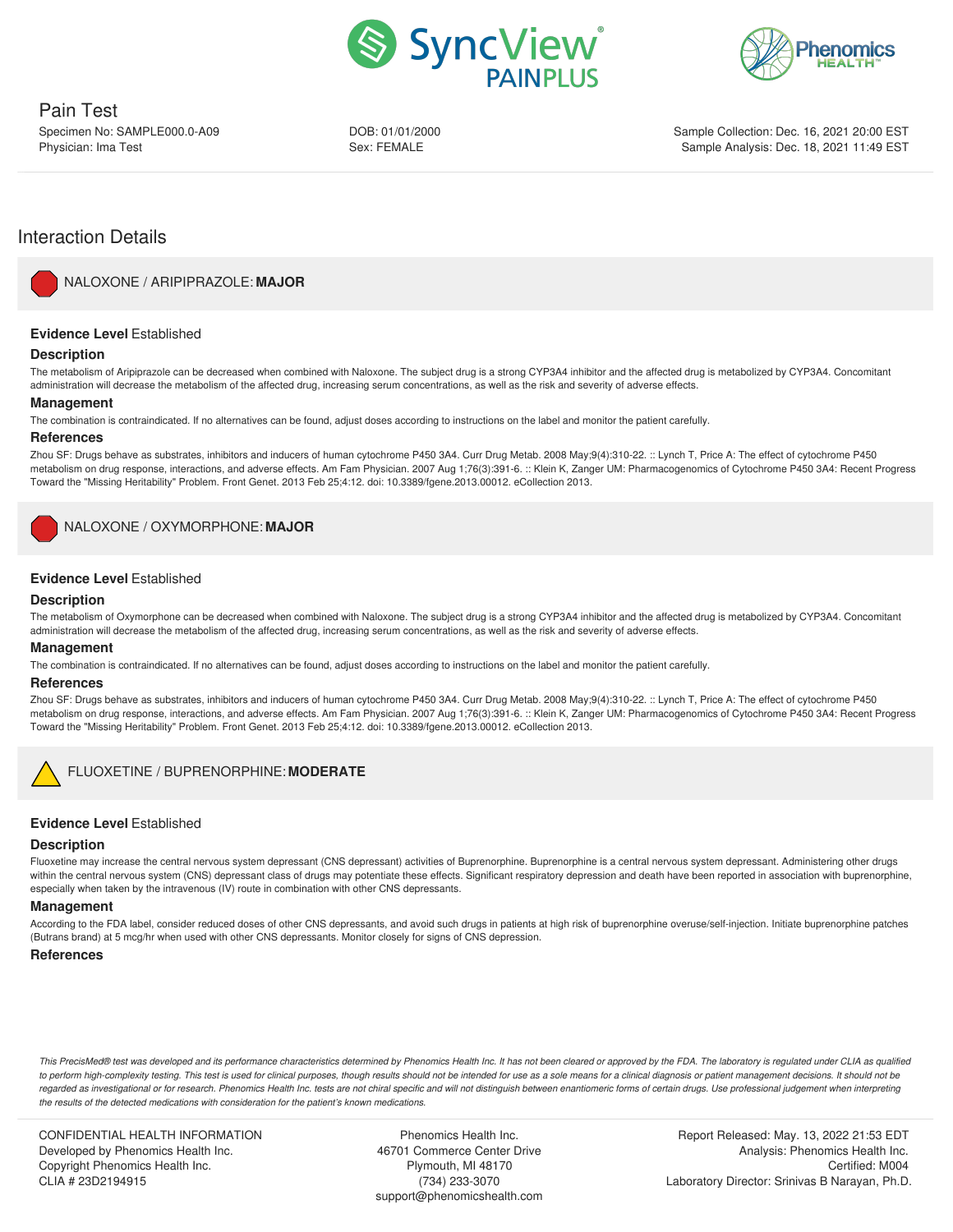



DOB: 01/01/2000 Sex: FEMALE

Sample Collection: Dec. 16, 2021 20:00 EST Sample Analysis: Dec. 18, 2021 11:49 EST



### <span id="page-2-0"></span>**Evidence Level** Established

#### **Description**

The serum concentration of Aripiprazole can be increased when it is combined with Fluoxetine. Co-administration of fluoxetine with a CYP2D6 substrate may lead to increased serum concentrations of the CYP2D6 substrate since fluoxetine is a known CYP2D6 enzyme inhibitor.[A203270,L7664]

#### **Management**

#### **References**

Sager JE, Lutz JD, Foti RS, Davis C, Kunze KL, Isoherranen N: Fluoxetine- and norfluoxetine-mediated complex drug-drug interactions: in vitro to in vivo correlation of effects on CYP2D6, CYP2C19, and CYP3A4. Clin Pharmacol Ther. 2014 Jun;95(6):653-62. doi: 10.1038/clpt.2014.50. Epub 2014 Feb 25.



# FLUOXETINE / [ATOMOXETINE:](#page-1-1) **MODERATE**

# <span id="page-2-1"></span>**Evidence Level** Established

#### **Description**

The metabolism of Atomoxetine can be decreased when combined with Fluoxetine. The subject drug is a CYP2D6 inhibitor and atomoxetine is metabolized by CYP2D6. Concomitant administration will reduce the metabolism of atomoxetine, increasing serum concentrations, as well as the risk and severity of adverse effects.

#### **Management**

Initiate atomoxetine at a reduced dose of 0.5mg/kg/day in adults <70kg or 40mg/day in adults ≥70kg.

#### **References**

Michelson D, Read HA, Ruff DD, Witcher J, Zhang S, McCracken J: CYP2D6 and clinical response to atomoxetine in children and adolescents with ADHD. J Am Acad Child Adolesc Psychiatry. 2007 Feb;46(2):242-51. doi: 10.1097/01.chi.0000246056.83791.b6. :: Sauer JM, Ring BJ, Witcher JW: Clinical pharmacokinetics of atomoxetine. Clin Pharmacokinet. 2005;44(6):571-90. doi: 10.2165/00003088-200544060-00002.

FLUOXETINE / [OXYMORPHONE:](#page-1-2)**MODERATE**

#### <span id="page-2-2"></span>**Evidence Level** Established

#### **Description**

The serum concentration of Oxymorphone can be increased when it is combined with Fluoxetine. Co-administration of fluoxetine with a CYP2D6 substrate may lead to increased serum concentrations of the CYP2D6 substrate since fluoxetine is a known CYP2D6 enzyme inhibitor.[A203270,L7664]

#### **Management**

#### **References**

Sager JE, Lutz JD, Foti RS, Davis C, Kunze KL, Isoherranen N: Fluoxetine- and norfluoxetine-mediated complex drug-drug interactions: in vitro to in vivo correlation of effects on CYP2D6, CYP2C19, and CYP3A4. Clin Pharmacol Ther. 2014 Jun;95(6):653-62. doi: 10.1038/clpt.2014.50. Epub 2014 Feb 25.

This PrecisMed® test was developed and its performance characteristics determined by Phenomics Health Inc. It has not been cleared or approved by the FDA. The laboratory is regulated under CLIA as qualified to perform high-complexity testing. This test is used for clinical purposes, though results should not be intended for use as a sole means for a clinical diagnosis or patient management decisions. It should not be regarded as investigational or for research. Phenomics Health Inc. tests are not chiral specific and will not distinguish between enantiomeric forms of certain drugs. Use professional judgement when interpreting *the results of the detected medications with consideration for the patient's known medications.*

CONFIDENTIAL HEALTH INFORMATION Developed by Phenomics Health Inc. Copyright Phenomics Health Inc. CLIA # 23D2194915

Phenomics Health Inc. 46701 Commerce Center Drive Plymouth, MI 48170 (734) 233-3070 support@phenomicshealth.com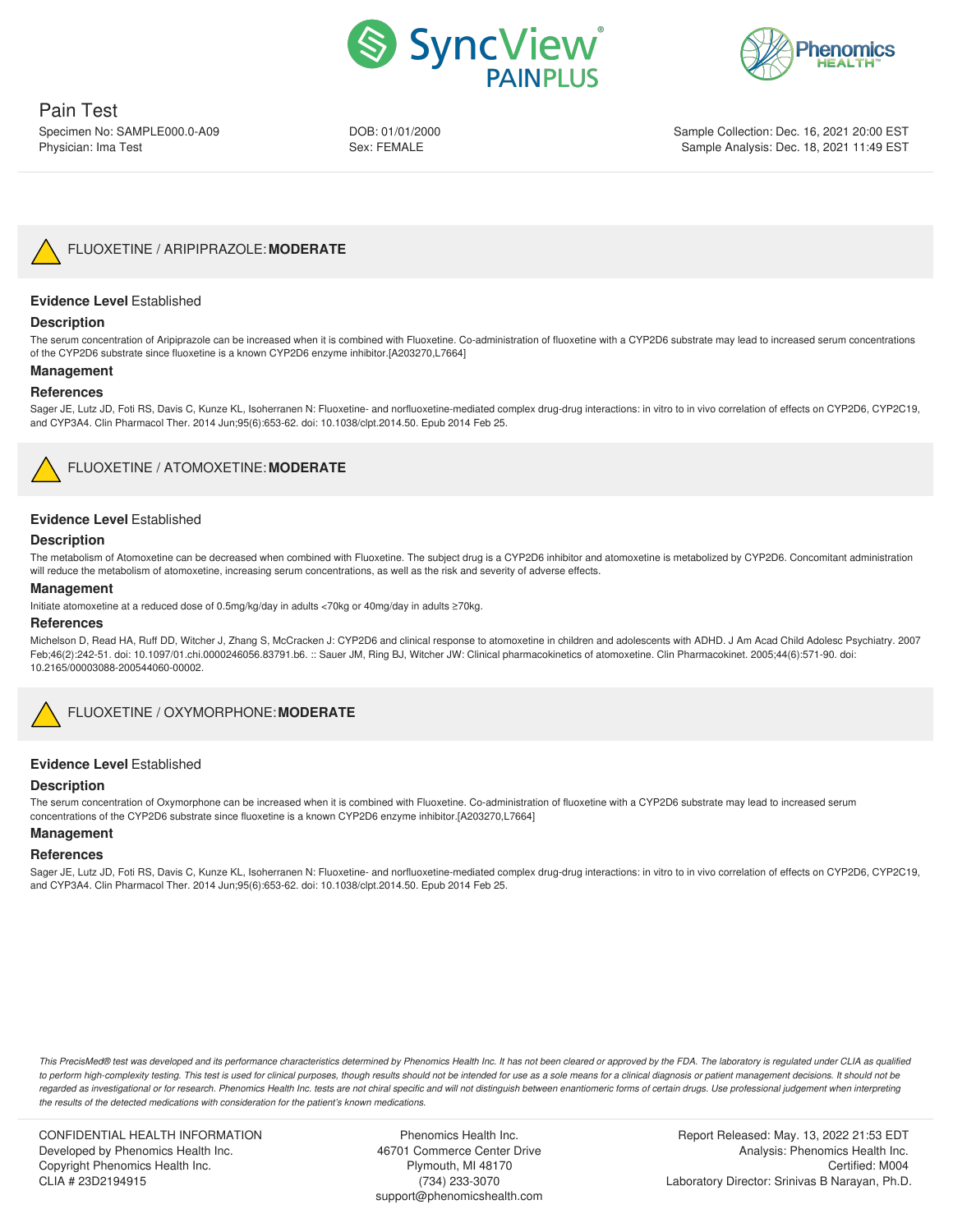



# Pain Test

Specimen No: SAMPLE000.0-A09 Physician: Ima Test

DOB: 01/01/2000 Sex: FEMALE

Sample Collection: Dec. 16, 2021 20:00 EST Sample Analysis: Dec. 18, 2021 11:49 EST



# <span id="page-3-0"></span>**Evidence Level** Established

# **Description**

The metabolism of Atomoxetine can be decreased when combined with Buprenorphine. The subject drug is a CYP2D6 inhibitor and atomoxetine is metabolized by CYP2D6. Concomitant administration will reduce the metabolism of atomoxetine, increasing serum concentrations, as well as the risk and severity of adverse effects.

#### **Management**

Initiate atomoxetine at a reduced dose of 0.5mg/kg/day in adults <70kg or 40mg/day in adults ≥70kg.

#### **References**

Michelson D, Read HA, Ruff DD, Witcher J, Zhang S, McCracken J: CYP2D6 and clinical response to atomoxetine in children and adolescents with ADHD. J Am Acad Child Adolesc Psychiatry. 2007 Feb;46(2):242-51. doi: 10.1097/01.chi.0000246056.83791.b6. :: Sauer JM, Ring BJ, Witcher JW: Clinical pharmacokinetics of atomoxetine. Clin Pharmacokinet. 2005;44(6):571-90. doi: 10.2165/00003088-200544060-00002.



OXYMORPHONE / [BUPRENORPHINE:](#page-2-1) **MODERATE**

### **Evidence Level** Established

#### **Description**

Oxymorphone may increase the central nervous system depressant (CNS depressant) activities of Buprenorphine. Buprenorphine is a central nervous system depressant. Administering other drugs within the central nervous system (CNS) depressant class of drugs may potentiate these effects. Significant respiratory depression and death have been reported in association with buprenorphine, especially when taken by the intravenous (IV) route in combination with other CNS depressants.

#### **Management**

According to the FDA label, consider reduced doses of other CNS depressants, and avoid such drugs in patients at high risk of buprenorphine overuse/self-injection. Initiate buprenorphine patches (Butrans brand) at 5 mcg/hr when used with other CNS depressants. Monitor closely for signs of CNS depression.

#### **References**



#### **Evidence Level** Established

#### **Description**

The risk or severity of adverse effects can be increased when Aripiprazole is combined with Oxymorphone. Concurrent administration of these agents can lead to various adverse events, including constipation, urinary retention, paralytic ileus, and sedation.[L10343] These symptoms result from the combined, additive adverse effects of both drugs.[A34378,A31486,A34380]

#### **Management**

Consider reducing the number/dose of anticholinergic agents and opioids used concomitantly to prevent additive effects. Closely monitor the patient and suspend the concomitant treatment if it is clinically warranted. Some combinations may be contraindicated. Consult individual product monographs for detailed dosing guidance/management.

#### **References**

Bell JS, Mezrani C, Blacker N, LeBlanc T, Frank O, Alderman CP, Rossi S, Rowett D, Shute R: Anticholinergic and sedative medicines - prescribing considerations for people with dementia. Aust Fam Physician. 2012 Jan-Feb;41(1-2):45-9. :: Lieberman JA 3rd: Managing anticholinergic side effects. Prim Care Companion J Clin Psychiatry. 2004;6(Suppl 2):20-3. :: Benyamin R, Trescot AM, Datta S, Buenaventura R, Adlaka R, Sehgal N, Glaser SE, Vallejo R: Opioid complications and side effects. Pain Physician. 2008 Mar;11(2 Suppl):S105-20.

This PrecisMed® test was developed and its performance characteristics determined by Phenomics Health Inc. It has not been cleared or approved by the FDA. The laboratory is regulated under CLIA as qualified to perform high-complexity testing. This test is used for clinical purposes, though results should not be intended for use as a sole means for a clinical diagnosis or patient management decisions. It should not be regarded as investigational or for research. Phenomics Health Inc. tests are not chiral specific and will not distinguish between enantiomeric forms of certain drugs. Use professional judgement when interpreting *the results of the detected medications with consideration for the patient's known medications.*

CONFIDENTIAL HEALTH INFORMATION Developed by Phenomics Health Inc. Copyright Phenomics Health Inc. CLIA # 23D2194915

Phenomics Health Inc. 46701 Commerce Center Drive Plymouth, MI 48170 (734) 233-3070 support@phenomicshealth.com